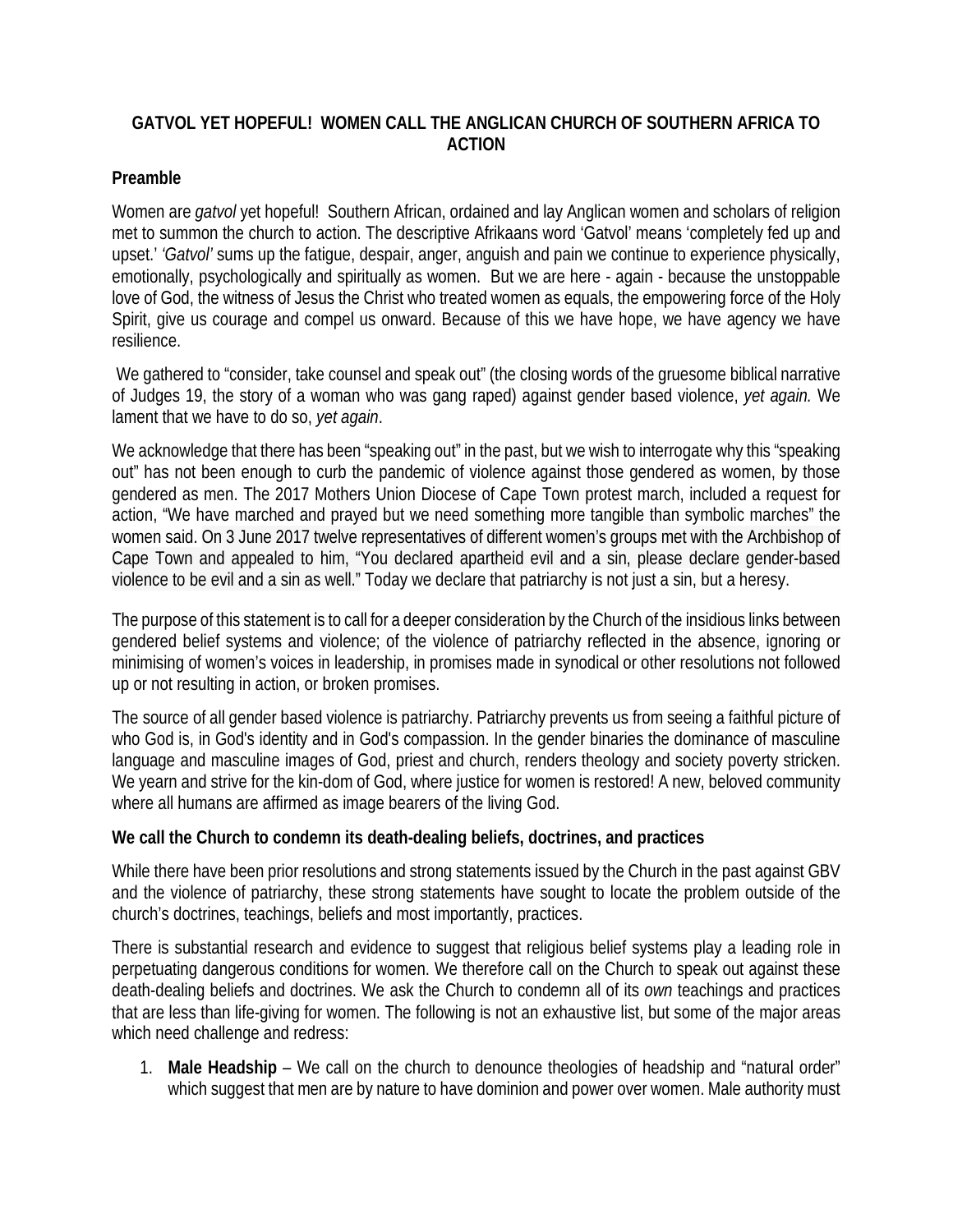be dismantled in all spheres – from the family to the pulpit. Therefore the church must avoid language like calling male priests 'Father' as it reflects a male clericalism which renders women priests 'invisible' in the presence of male colleagues who close ranks and insist on addressing one another as 'father'. Liturgical language that reflects the images of God as gender-neutral should be encouraged and practiced.

- 2. **Female submission** We call on the church to denounce theologies of submission, which require women to be submissive to men, to their husbands, and by extension other forms of male authority. The Church must intentionally address the transformation of previously male dominated ecclesial spaces by authorising and using teachings, liturgies and practices that are life-giving for women. The Church cannot continue to ordain women and expect them to practice 'business as usual' as if they were men. Women are tired – no *gatvol* – of conforming to patriarchal theologies and ecclesiastical practices and liturgies. Those who do confront these, often exit to follow their calling elsewhere, outside the 'institutional' church. Those who remain struggle to find ways to navigate their ministry within patriarchal norms and practices. Women need to be represented in all levels of church leadership, for effective action and transformation to curb the pandemic of GBV and the violence of patriarchy.
- 3. **Family Values** We call on the church to denounce the recent call to return to "traditional family values" where power differentials are not acknowledged, and where the sanctity of family takes precedence over the sanctity of the lives of women and those who identify as LGBTQI+.
- 4. **Codes of Purity** We call on the church to dismantle codes of purity. Teachings about modesty and purity which young women are expected to adhere to, promote rape culture and apportion blame to women for violence against their bodies. We condemn the ongoing practice of sanctions against women for "sexual impurity" while the men who are directly involved continue to enjoy pastoral care and impunity.
- 5. **Discourses of Powerlessness** We call on the church to stop peddling discourses of powerlessness and vulnerability about women. Women are not *naturally* powerless and vulnerable – they are rendered powerless and vulnerable through the harmful and toxic theologies of the church. We call on the church to refrain from grouping women with children as a category. We recognise that the abuse of children is an important matter to address, but the continuous grouping of women with children reinforces the idea that women are minors.
- 6. **Discourses of Protection** Women do not need to be protected. They need equal access to power; then they would not need protection from those who are given more power than them. The church needs to model equal access to power, material resources (including theological education and formation) and structural representation for women through the way in which it engages with women clergy and leaders. Since 1992 only two women have been consecrated to the Episcopate and that took twenty years after women's ordination; only four as Dean, Provost or Senior Priest. The number of women delegates at Provincial Synod has decreased since the Synods of 1992, 1996, 2002 and 2005. There were more women participating and leading in those synods because intentional steps were taken by the church leadership. While representation does not necessarily result in transformation, representation must remain a key commitment of the church. Without women in leadership in the church, without the perspective of women in decision making about the church, theology is insipid and fails to speak life and truth and value to women who are victims of toxic violent patriarchy in every form.
- 7. **Discourses of Pity** We call on the church to stop perpetuating a discourse of pity and charity surrounding *our* women. When men speak of *our* women they perpetuate the idea of ownership of